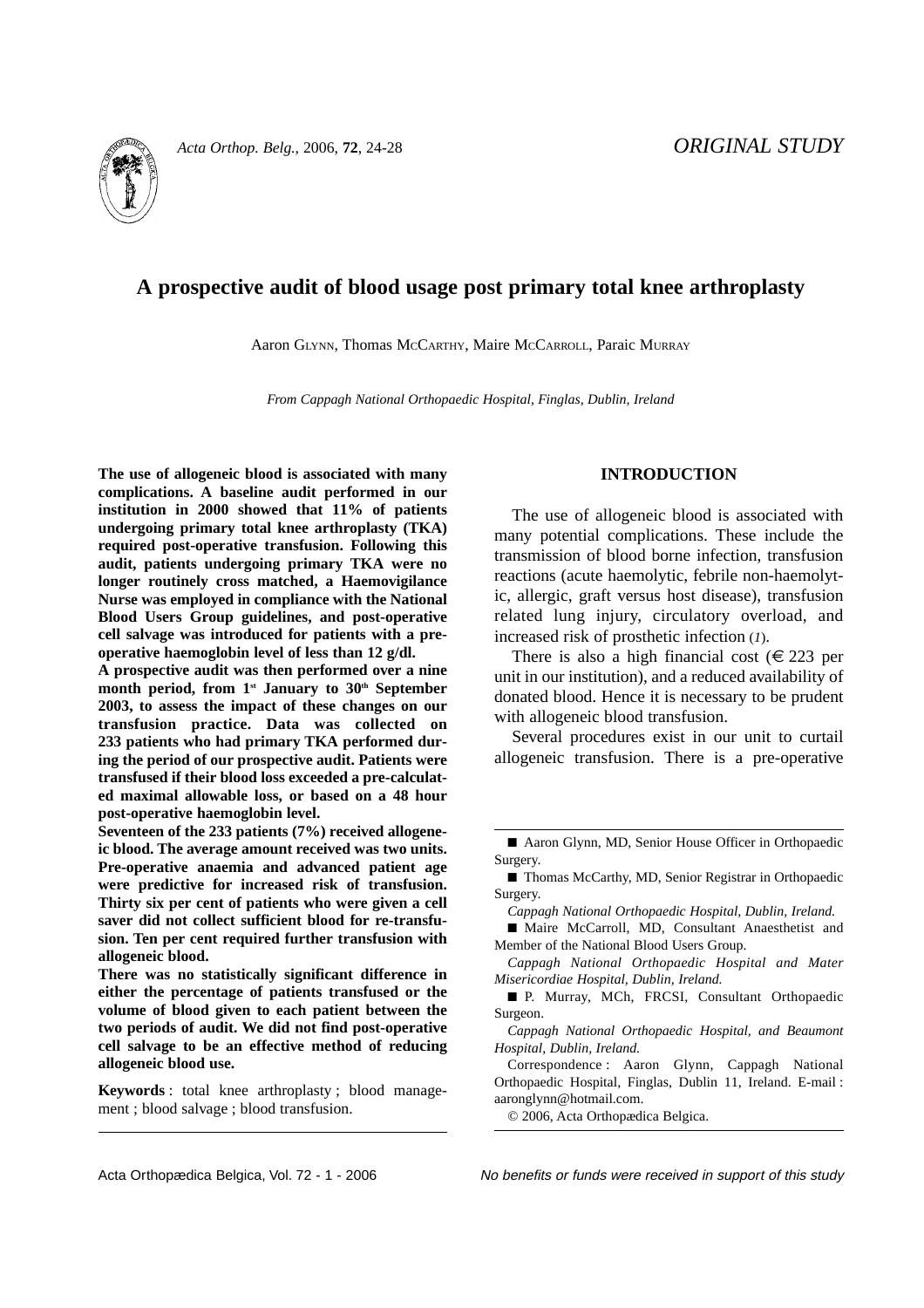assessment clinic, which, among other functions, aims to identify and treat pre-operative anaemia. There is a facility to pre-donate autologous blood, but this is expensive ( $\in$  444 per unit) and is generally only used when a large intra-operative blood loss is expected. We also regularly audit our use of allogeneic blood.

One such audit was performed over a six month period in 2000 to look at the transfusion requirements of 90 patients undergoing primary total knee arthroplasty. It showed that 10 of the 90 patients (11%) required post-operative allogeneic transfusion. The average amount of blood transfused was 2.3 units per patient. It also showed that the need for transfusion was related to the patient's preoperative haemoglobin and that patients with a preoperative haemoglobin  $\geq 12$  g/dl did not require transfusion with allogeneic blood. Based on these findings, changes in peri-operative transfusion practice were introduced to optimize allogeneic blood use and reduce wastage.

- 1. The practice of routinely cross-matching blood for patients undergoing primary knee arthroplasty was discontinued. Patients would still have a group and hold reserved.
- 2. A Haemovigilance Nurse was employed to monitor blood use and adverse events associated with transfusion.
- 3. The indication for transfusion was based on :

(i) National Blood Users' Group (NBUG) guidelines, which recommend that a young, healthy patient does not require transfusion unless his/her haemoglobin falls below 7 g/dl. This cutoff becomes 9 g/dl in a patient with cardiovascular co-morbidity. Symptomatic anaemia should be treated with transfusion, but this should consist of one unit of red cells, followed by reassessment, as opposed to the practice of automatically transfusing several units at once.

And

(ii) Reaching a pre-calculated maximal allowable blood loss (MABL) as calculated using the formula devised by Kallos and Smith (*5*) :

$$
MABL (ml) = \frac{(EBV) \times (Hct (pre) - Hct (min))}{Hct (pre)}
$$

- Where :  $EBV = Estimated$  Blood Volume (Weight in  $Kg \times 70$ ), Hct (pre) = Pre-operative haematocrit,  $Het (min) = Minimal$  allowable haematocrit (0.30 for men, 0.27 for women)
- 4. Post-operative cell salvage was introduced after in-service training of nursing staff and the establishment of protocols for its use.

The aim of our prospective audit was to determine if the above measures made an impact of decreasing our use of allogeneic blood, and to ensure our transfusion practice remained safe and cost-effective.

### **MATERIALS AND METHODS**

### *Patient demographics*

The hospital notes and transfusion records of 233 patients presenting for primary total knee arthroplasty between 1<sup>st</sup> January and 30<sup>th</sup> September 2003 were prospectively reviewed. There were 162 female patients and 71 male patients. Ages ranged from 36 to 91 years, with a mean age of 69 years. Because six patients had bilateral knee arthroplasties performed during the period of our audit, they were included as separate procedures, giving 239 procedures in total.

Pre-operative haemoglobin levels ranged from 9.81 g/dl to 17.1 g/dl. The average was 13.1 g/dl. Forty six patients (20%) were anaemic pre-operatively (taken as Hb  $\lt$  12.5 g/dl in males, and Hb  $\lt$  11.5 g/dl in females).

### *Surgical technique*

Most (99%) operations were performed under spinal +/- epidural anaesthesia, using a pneumatic tourniquet positioned at the mid-thigh. A medial parapatellar approach was used in the majority of cases. All patients had wound drains inserted post-operatively

### *Cell Salvage*

The postoperative cell salvage system used was the Cell-Trans™, by Summit Medical. It allows retransfusion of any amount between 100 ml and 1,200 ml of lipid filtered blood within eight hours of surgery. It cost  $\epsilon$  125 per device, and was to be used on patients with a pre-operative haemoglobin of  $< 12$  g/dl.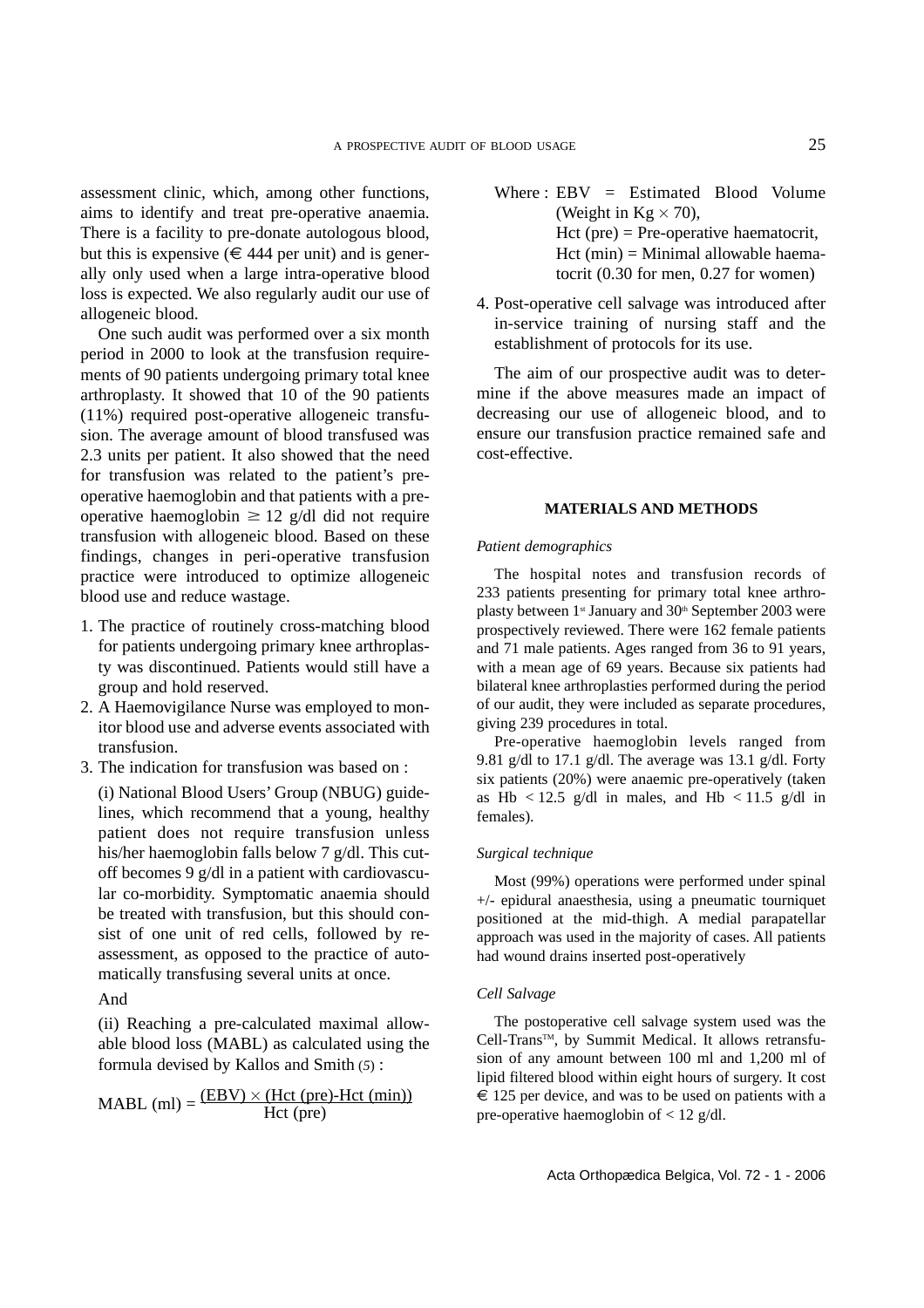

*Fig. 1.* — Use of allogeneic blood post primary knee arthroplasty. Includes one patient who required transfusion post haematemesis

#### *Blood loss measurement*

All patients had their post operative blood loss from their drains recorded. Haemoglobin level was checked at 48 hours post-operatively, unless blood loss had exceeded the MABL before this time.

#### *Statistical methods*

Data was analysed using the Student t-test and the Chi squared test.

## **RESULTS**

# *Allogeneic transfusion*

Seventeen (7%) of the 239 patients required post-operative transfusion with allogeneic blood. These included 15 female and two male patients. Ages ranged from 63 to 85 years, with a mean age of 74.8 years. Pre-operative haemoglobins in this group ranged from 9.53 g/dl to 13.8 g/dl, with an average of 11.72 g/dl. Eight patients (47%) were anaemic pre-operatively.

At 48 hours post-operatively, the average Haemoglobin drop was 4.13 g/dl.

The reason for transfusion was :

| Reasons for transfusion $(n = 17)$ |
|------------------------------------|
|------------------------------------|

| <b>MABL</b> exceeded<br>Symptomatic anaemia<br>Hb below NBUG guidelines | 6<br>6 |
|-------------------------------------------------------------------------|--------|
|                                                                         |        |

Thirty-five units of blood were transfused to the 17 patients (fig 1). Four of the patients who received two units of blood also received between 200 ml and 250 ml of salvaged blood.

### *Cell salvage*

Sixty two of the 239 patients had a pre-operative haemoglobin level below 12 g/dl. Twenty-eight of these patients were supplied with a post-operative cell saver, and a further 11 patients, with a pre-operative haemoglobin of greater than 12 g/dl, were also given one. Figure 2 shows the amount of autologous blood re-transfused to the 39 patients. Sixteen patients (36%) collected only a negligible amount of blood ( $\leq 100$  ml, which was not retransfused), and four patients (10%) required further transfusion with allogeneic blood. The average amount of blood collected in the cell saver was 248 ml.

# *Complications of transfusion*

There were no transfusion reactions reported during the period of our audit. One patient, who had received two units of blood, developed an infected prosthesis.

### **DISCUSSION**

Factors which predict the need for allogeneic transfusion are important to identify patients at risk. From our data, advanced patient age (*p =*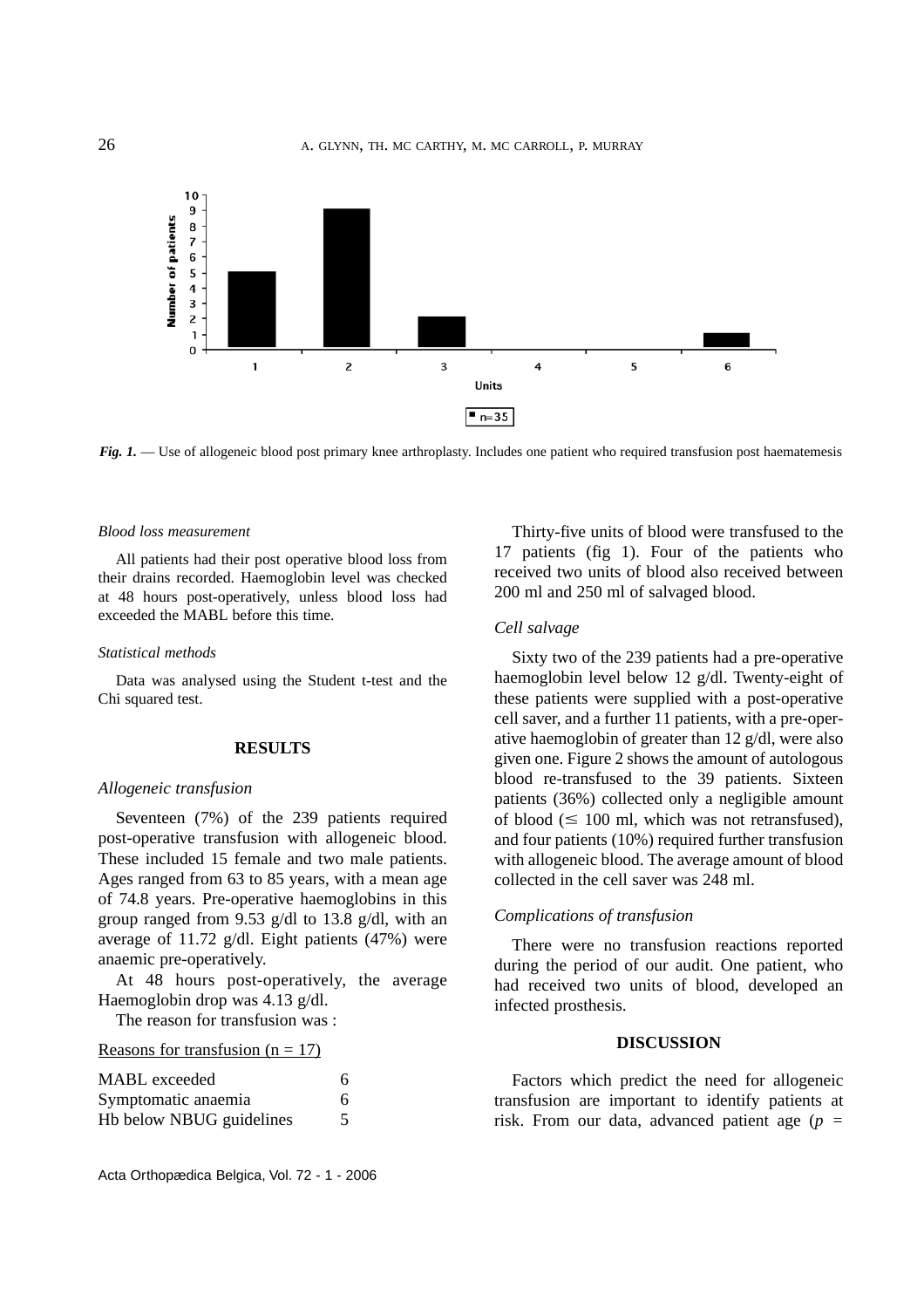

*Fig. 2.* — Amounts of autologous blood retransfused (Volumes less than 100 ml were not retransfused)



*Fig. 3.* — Patients with low pre-operative haemoglobin were more likely to require transfusion

*0.003*\*) (\* by Student t-test) and pre-operative anaemia ( $p = 0.001^*$ ) (fig 3) were predictive for post-operative allogeneic blood transfusion. Patient gender was not a significant predictive factor (*p =*  $(0.242\text{t})$  († by  $\chi^2$  test).

The indications for use of post-operative cell salvage were not always correctly followed in our study, despite staff training and protocols. However, 16 of the 39 patients (36%) who received a cell saver did not collect sufficient blood (i.e. > 100 ml) to warrant re-transfusion. Four patients (10%) required further transfusion with allogeneic blood. While there is evidence in the literature to support the use of post-operative cell salvage (*3, 4, 7*), Keating and Ritter (*6*) found no difference in

allogeneic transfusion requirements or haemoglobin drop between patients who had cell savers attached to their drains, and those who had no drain inserted following primary knee arthroplasty. The authors of this latter study did not find post-operative cell salvage to be cost effective.

The percentage of patients requiring allogeneic transfusion during our prospective audit period was 7% (a decrease from 11% in the 2000 transfusion audit). The average volume of allogeneic blood transfused to each patient was two units (also a decrease from the 2.3 units per patient in the 2000 transfusion audit). However, these differences were not statistically significant ( $p = 0.492$ <sup> $\dagger$ </sup>,  $p = 0.5$ <sup>\*</sup> respectively).